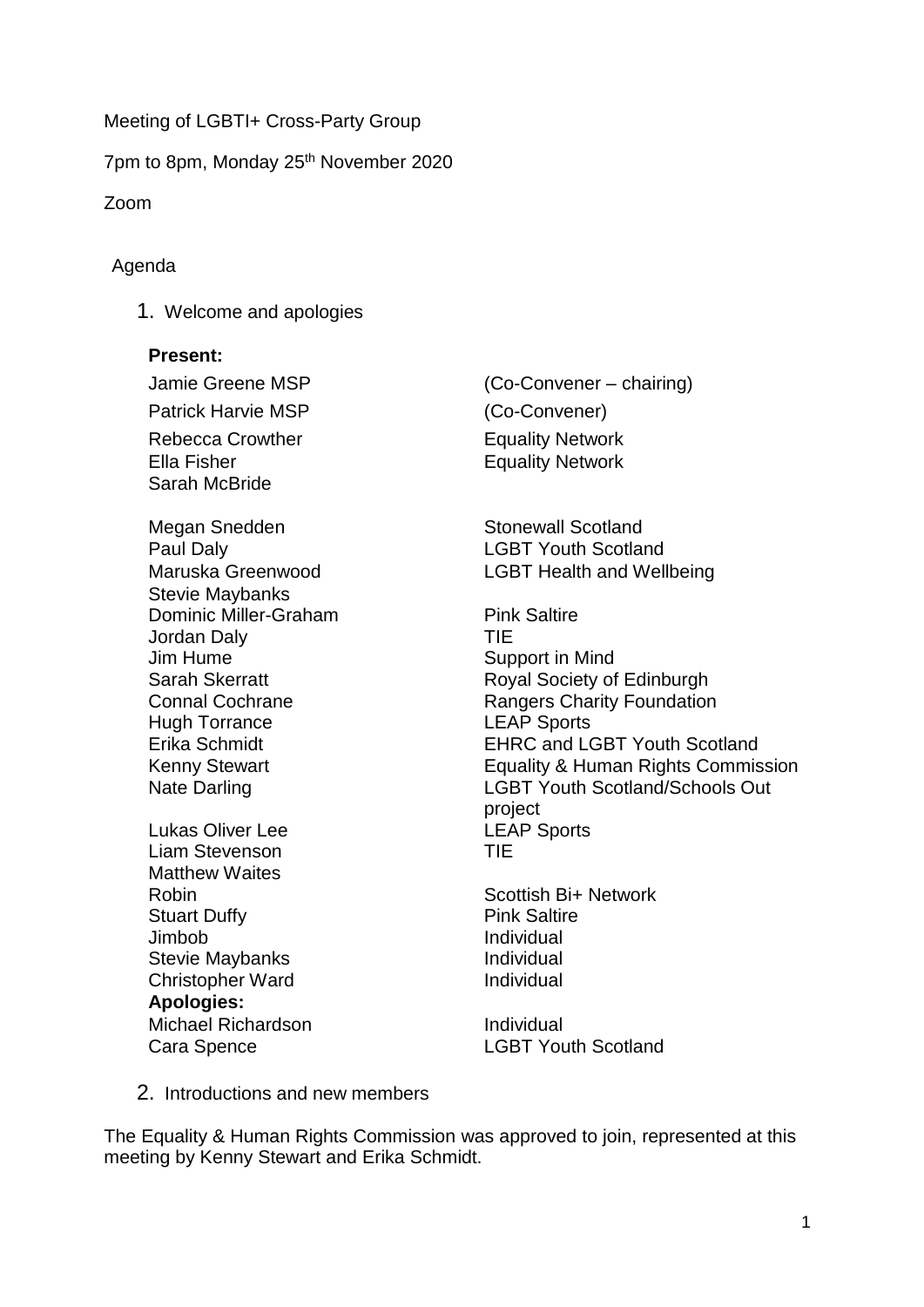3. Minutes of the last meeting (4<sup>th</sup> March 2020)

Only comment was to change the date on the previous minutes to the 28<sup>th</sup> September.

4. Update on developing policy items

The developments surrounding the Hate Crime bill were discussed, and the oral evidence which has just been given was mentioned.

5. LGBT and online: The opportunities and difficulties for our community in a digital world.

The topic was introduced by Jamie Greene who mentioned that part of the meeting's focus was on positive impacts of the online world as well as negative, at the suggestion of Patrick Harvie. He also mentioned how good it was to see all attendants, and expressed a hope that next year we will have more MSPs and more parties represented.

- **Celebration of online spaces and the opportunity for worldwide platform:**
	- o Sarah McBride, State Senator-Elect, 2021, Delaware, USA.

Sarah began by saying she was pleased to be invited to the event, and mentioning that when she last visited Scotland two years ago she met Patrick and many other LGBTQ elected officials from different countries. She also expressed how nice it was that members of more than one party were present in the group. Giving a brief background she explained that she was elected three weeks ago to the Delaware state senate and was the first openly transgender state senator and is also the highest ranking transgender elected official in the US. She stated that her election allowed voters to send a message to young LGBT people, especially Trans kids that their voice matters and they can run and be voted on the state of their politics, not just their identities.

With regards to online spaces for the community, she said she had seen the power of those spaces for LGBTQ people as a candidate and as a former spokesperson for the Human Rights campaign in US. She said that she believed the election of trans candidates would not have been possible prior to the internet as it helped open hearts and minds. In small community spaces, she said online platforms have helped amplify a relatively small community of trans people, their voices, lives, and their identity.

Sarah agreed that online space can be 'a double-edged sword.' It allowed her team to get their campaign out and be heard as people, as candidates, and as elected officials with the message they want the public to hear. The traditional media around the candidacy was focused only around her gender identity, whereas online most the conversations were not about her gender identity, instead focusing on the key social and political issues that she was running on, such as healthcare, medical leave, and racial issues. She was grateful as a candidate to have a platform to ensure voters are hearing her message, where they would not through traditional media. It also makes it easy to target voters in her area. However, she also acknowledged that online spaces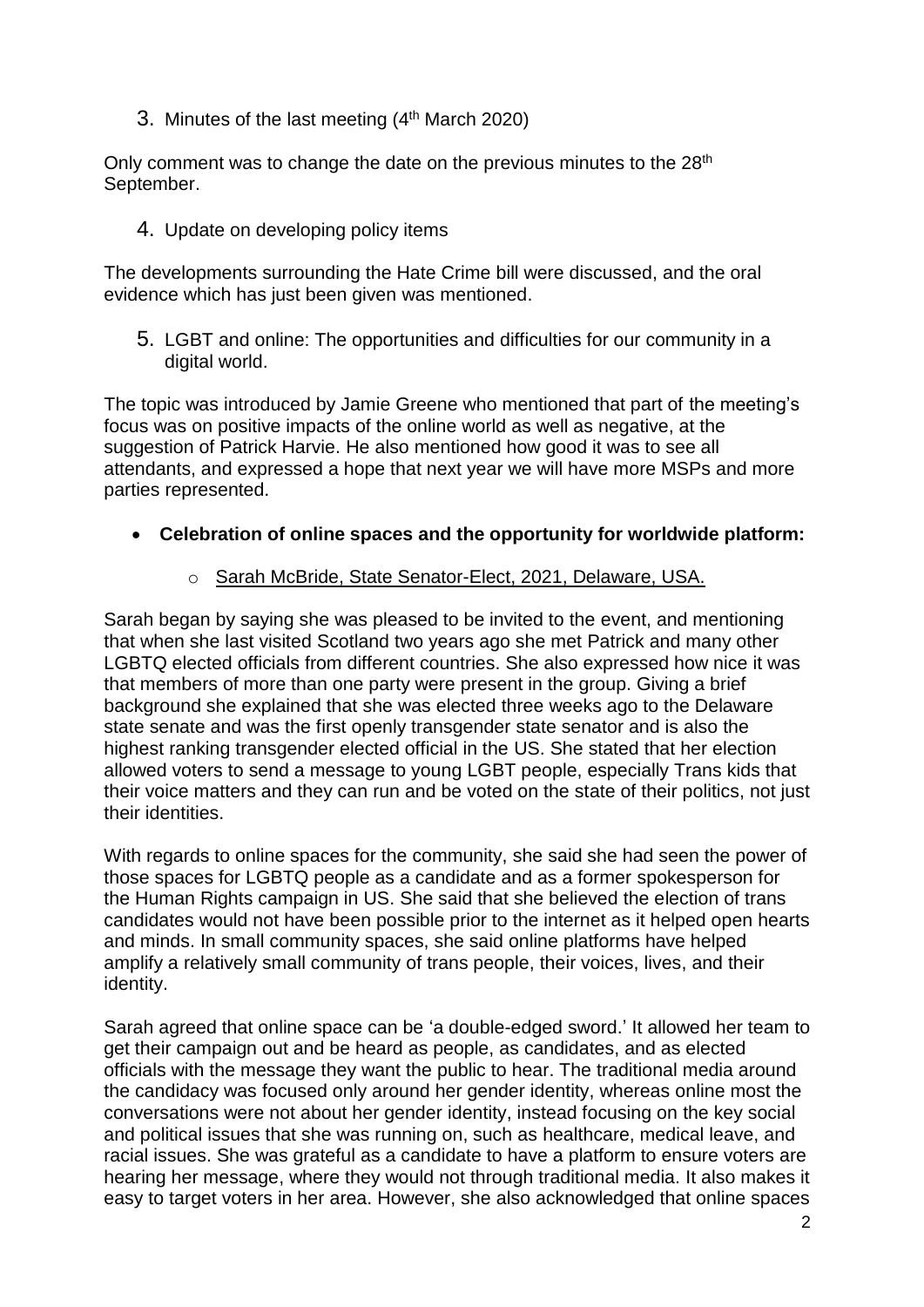allow for hate to spread and for 'fake news.' She thinks one of the fundamental questions as a society is 'how do we harness the democratisation of the microphone for good and not for ill?' How do we ensure it is endorsing hate-free speech? How do we make sure we are not perpetuating exclusionary practices that are present in traditional media?

With regards to party politics she says they are lucky in the US, in that the political left is united in favour of trans people unlike in some other countries. This helps with creating online spaces and she is so grateful to be able to use the internet to get her message out there. She stated that trans kids seeing a trans person be elected sends a big message, that kind of message can be life affirming and lifesaving. She is also excited for the connectivity it has provided for LGBT people and officials around the world. She had some young Scottish people phone banking for her during this election who she met several years ago but stayed in contact with due to social media.

The discussion was then opened up to questions for Sarah.

Patrick Harvie spoke first, beginning with the fact that he was the first out LGBT person who was elected to the Scottish Parliament. When he started someone told him not to go near civil partnership legislation in case he was branded 'the gay one'. He believes this was well-meaning to stop him from being pigeonholed. However, he does believe this kind of comment wouldn't have been said to members of other marginalised groups. He wanted to know how Sarah is dealing with that question as a newly-elected official? Does she lean into those issues or is she worried about being stereotyped by them?

Sarah said she indeed has had that advice lots before. She agrees people would never dream of saying that stuff to other underrepresented groups which is sad but she does have to grapple with it as a political reality. With regards to her work she says there are great current legislators in the US working on LGBT issues, and she wants to support them and be a resource for them and a voice in support. However, where there are opportunities, where her voice as a trans person should be at the forefront of the effort she will use her voice. In a current discussion about legislation which would be the first time a US body would adopt the kind of legislation under discussion the prime sponsor in the House of Representatives approached her about being the prime sponsor in the state senate which she agreed to. The first question she asked of them was about whether the legislation would be Trans inclusive. She pointed out that her first controversial discussion since she was elected was that the legislation must be trans-inclusive, even though the Democratic Party made that moral decision about 10 years ago. She finds it interesting that, even though she ran on lots of other controversial topics that were not related to her being Trans, the first controversial discussion she has had is related to trans issues. She also mentioned that in this election a black, queer woman and an LGBT drag queen were elected to the Delaware state legislature, where previously there had never been any elected LGBTQ members of the Delaware legislature. They have just had the first meeting of the LGBTQ caucus. They have also agreed to work together in partnership with the rest of the legislature on LGBTQ issues. Sometimes legislation can benefit from ally voices being prominent or predominant but together they can still influence the legislation as a block, even more if they act in a united front.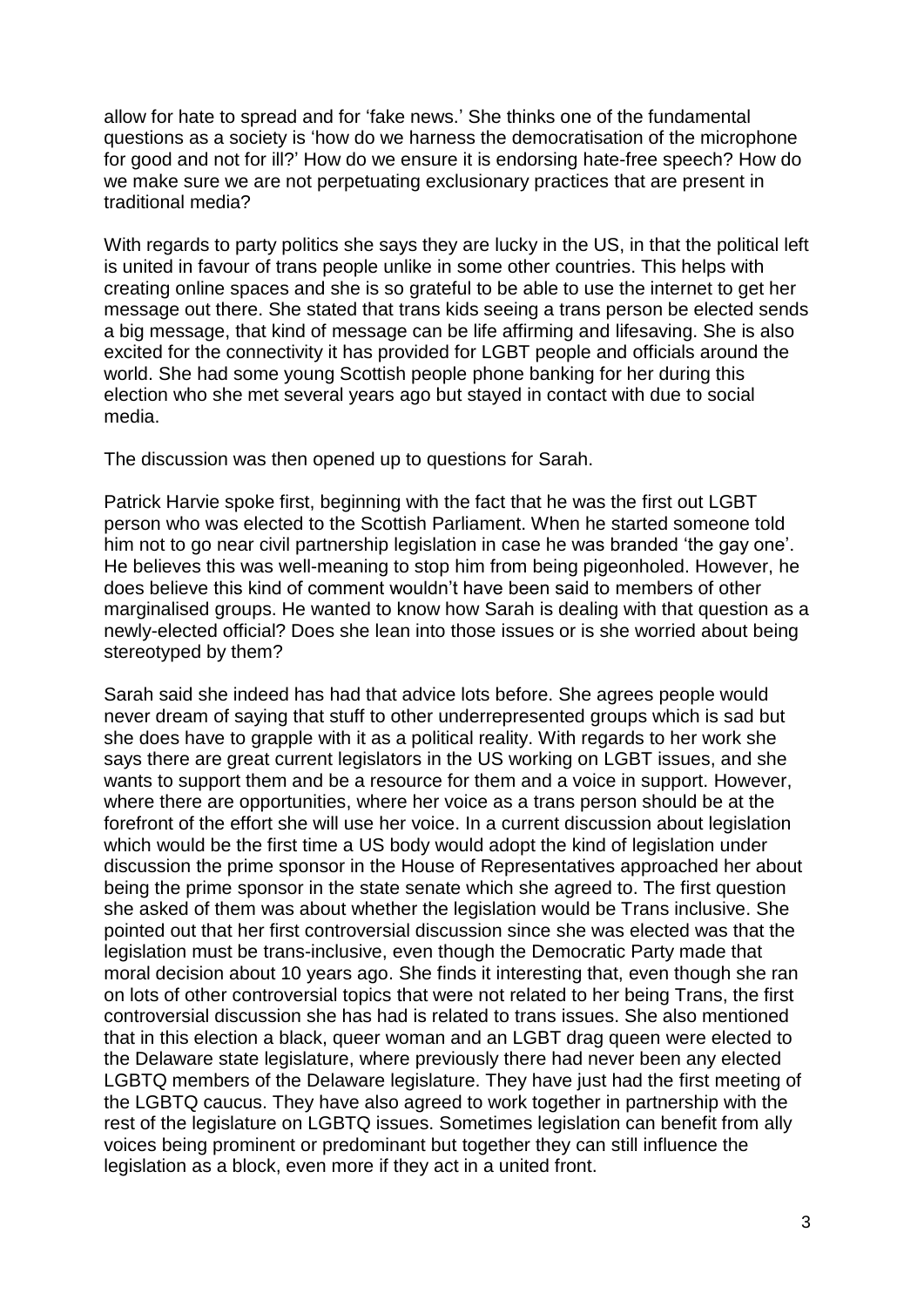Following on from this Jamie Greene asked how they will get allies on board to work with the caucus. He pointed out that in Scotland the advocacy is not dependent on outwardly LGBT MSPs, lots of other MSPs work to help and are active allies. He wondered how they were planning to grow consensus?

Sarah pointed out that previously in Delaware all progress was made entirely through allied legislature (as in all support from legislature was from allies as there were no LGBTQ member of the legislature, not all of the legislature was allied). She says that the three LGBTQ members will be the co-chairs of the caucus but will also have allies as members of the caucus. LGBTQ equality has been very partisan in the US which is sad but has strengthened the Democrat standpoint and both chambers in Delaware are super-majority democrat. In addition, because of online visibility of decisions there is an incentive for allies to act as strong allies, as their successes can be shared online. She also pointed out that it is certainly different having the LGBTQ community be the one promoting voices rather than the other way around and that this is due to online accessibility.

Hugh Torrance of Leap Sports, then asked how she has prepared herself to handle the weight of expectation to be the community champion, the person who the community is looking to, to represent their interests.

Sarah said there were two ways she handled that. Firstly, by making sure she is not the last by making sure she does the whole job well, including non-LGBT-specific issues such as cleaning up the neighbourhood, fixing sewage systems, etc. Secondly, to recognize what we've talked about here. She wants to make sure she is passing legislation which impact intersectional issues: police reform, healthcare, etc. which affect everyone but which all disproportionately impact LGBTQ people. She wants to make sure the people who come after her are more representative of the whole community than a white, upper income, college educated, trans woman.

At this point Patrick Harvie had to leave and Sarah said it was lovely to see him and after the pandemic she would love to come and see him in person at parliament again.

Jamie Greene then followed up with his own perspective on the previous question. He stated that politics in the UK is 'quite gay,' he had lots of 'gay role models' and friends in politics. However, even so the first thing his mum asked him when he went into politics was how he would deal with being gay in politics. When he joined Parliament he thought carefully about the CPG before he set it up because he had to go before the standards committee to ask for permission, he was concerned about whether it would pigeonhole him. However, he doesn't feel it has. It has had members of the community from all parties who were allies, they haven't all been LGBT. Some of those who had connections to the cause or an interest in what they were doing have also been champions in debates and took part in meetings etc. Ultimately Jamie says he is 'a politician first and gay second, the two are not necessarily linked.' He said he believes that this is easier for him than for Sarah, pointing out that every result for her name in traditional media is about her trans status and not her politics. He says he embraces the position and the responsibility, and that it is a privilege to be able to bring these issues to the public domain. It is something he'll be proud of after he leaves politics.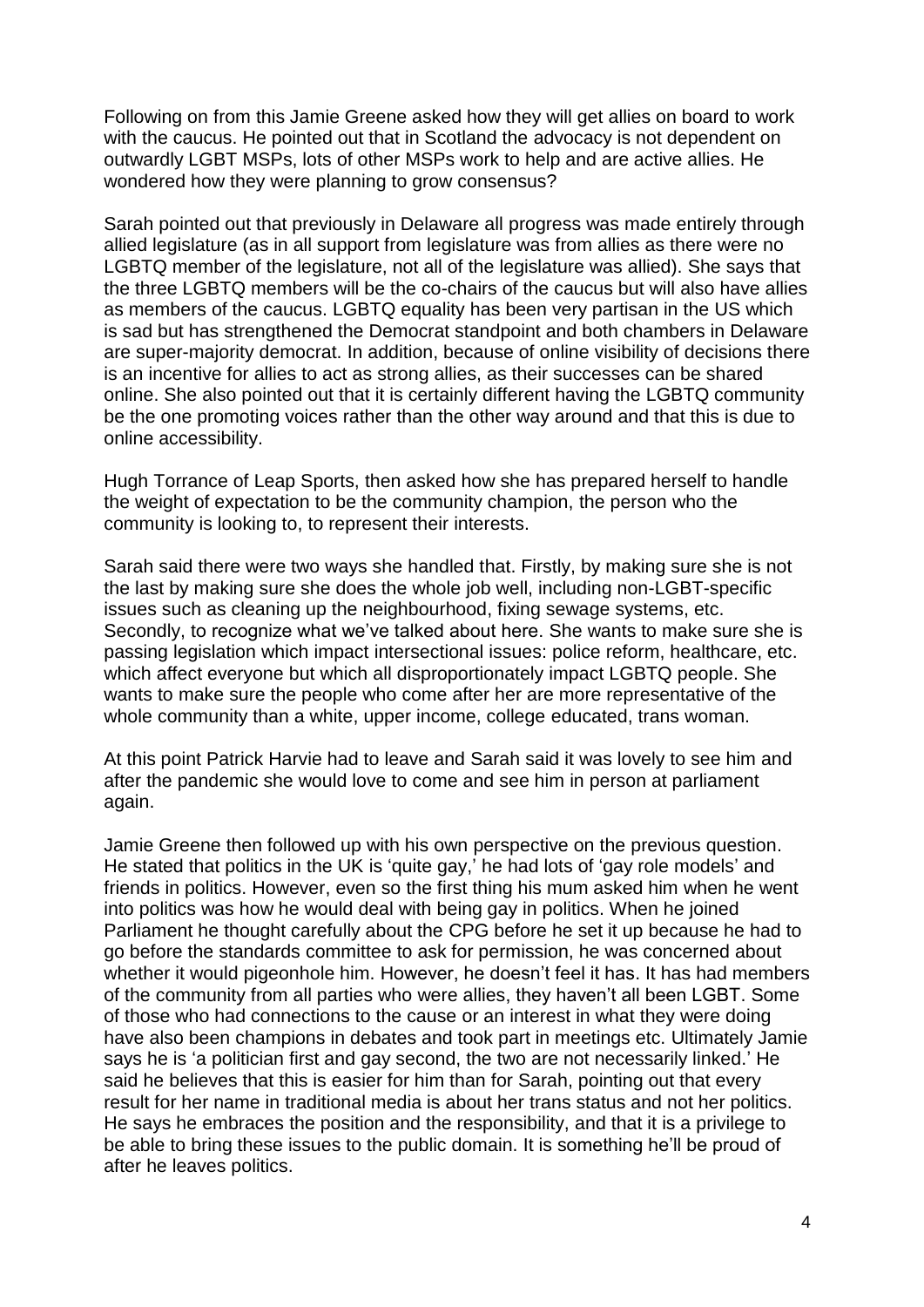Sarah Skerratt of The Royal Society, Edinburgh, then spoke. She thanked Sarah McBride for speaking at this event and being an inspiration. She wanted to ask her view on social media. She was especially interested in, if Sarah McBride had been running 20 years ago how would the lack of social media have affected her campaign?

Sarah McBride said that, because in the US, elections are not a parliamentary model, the votes are often for the person not the party. The social change that has occurred over the past 20 years was really necessary for her to win in a system like they have, because voters are endorsing you as an individual. She is confident that without social media the social change would not have occurred for the trans community in the USA, because of their social size. She believes there would have been people 20 years ago who agreed with her policies and would normally have voted Democrat, who wouldn't have voted for her because of stigma and a lack of social change. The social change allowed a foundation for her to be heard and judged on her merits. 20 years ago, a much higher percentage of voters received all of their information from traditional (print) media. That coverage still today focuses on her trans identity and gender identity?, not her policies. Social media allowed her to run a successful campaign. Prior to the election she was convinced she was going to significantly underperform previous elections. Her area is a very Democrat district. When he ran there, Joe Biden got 74%. She thought she'd get 20/10% less, in fact she got 73%.

The final question came from Jim Hume of Support in Mind Scotland. He congratulated Sarah and mentioned the National Rural Mental Health Forum and the recent Equality Network report on rural inequality and mental health for LGBT people. He wondered if, in the USA, because it has a very high rural percentage, some of the issues of connectivity during Covid 'ring a bell?'

Sarah agreed that this was something they are also struggling with in the US. With reference to school she said that obviously for some, school was a place of safety and for some, home is a place that is dangerous or lacks acceptance. She said that being out of school has been particularly hard for them. She did point out, however, that for some children home is a place of safety and school is where they face ridicule and for them, this period has been one of relief. She thinks it is probably 50/50 in terms of the dynamic between safety in one place and lack of safety in the other. On top of that, isolation has compounded the mental health issues many are facing. One area of policy she thinks Scotland has done a great job on that the US hasn't is combating bullying in schools and making schools safe for LGBTQ young people. In Delaware, which is in the top 20 states for LGBTQ equality in the US, there are no policies to speak of for LGBTQ young students. This is one of the big questions she'll be facing when she goes back to the legislature.

At this point Sarah McBride had to leave but encouraged people to stay in touch with her.

> o Heids Together – Youth Link and LGBT Youth Highlands (Podcasts and youth-led knowledge) [https://www.youthlinkscotland.org/resources/heids-together-a-wellbeing](https://www.youthlinkscotland.org/resources/heids-together-a-wellbeing-youth-work-resource/)[youth-work-resource/](https://www.youthlinkscotland.org/resources/heids-together-a-wellbeing-youth-work-resource/)

Nikki (Nate) Darling spoke on behalf of Heids Together. Heids Together is funded by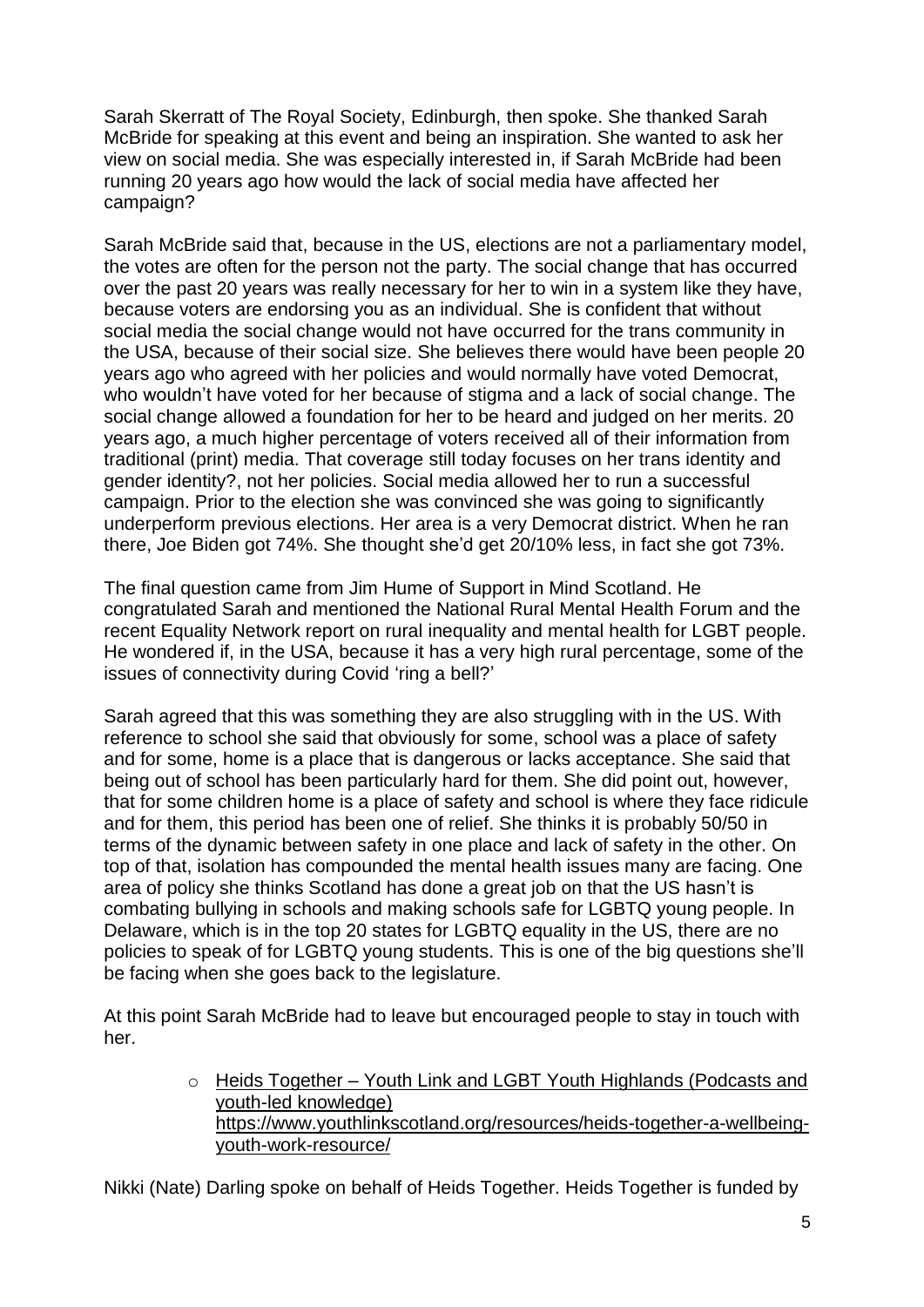Youthlink and brings together projects all over Scotland that are working with young people. Nate's LGBT Youth group works in Inverness and the Highlands. Over the lockdown period they have gone from meeting in person to meeting online, using the platform Discord. Online platforms were utilised effectively given how much everything has changed, Different organisations took part in Heids Together and produced different resources for Youthlink to send out to anyone who wants them. LGBT Youth Highlands were working on a podcast previously so made a podcast for mental health. This was recorded using Discord. They tried to approach the production of this positively, i.e. discussing things that can boost mental health. Nate mentioned that groups like LGBT Youth's sub-groups are vital regardless of where you live. They are very proud of what the young people have achieved, lockdown was hard for everyone in so many ways and the young people they work with had said that they wanted to produce something positive that would help others, which Nate thinks is great. For taking part in the project they received £5000 from Youthlink which has gone to LGBT Youth's work in the highlands. Link to podcast: <https://www.youthlinkscotland.org/media/4784/lgbt-youth-scotland-podcast.mp3>

Jamie asked how Nate found people to participate, given that previous community hubs where they may have previously advertised projects like this are not currently being used.

Nate said that LGBT Youth Scotland have been great at using online outreach such as twitter, tech support website, etc. When lockdown 'hit' they made sure to reach out through Facebook and have now moved to discord as lots of people aren't on Facebook anymore. The groups have mostly maintained contact through social media. Youth Link got in touch with them through their work twitter account.

# • **Barriers, toxicity, danger and exclusion with online engagement:**

# o Online in Lockdown Report – TIE

Time for Inclusive Education (TIE) is a Scottish charity using education to challenge biphobia, transphobia, and homophobia in school. The Online in Lockdown report looks into bullying which took place online during Covid, and how this bullying was conducted. The research tells us that online bullying has a different impact to in person bullying. It is harder to address it when it's not in the classroom, especially if it's from an anonymous account.

52% of those asked within TIE's survey said that they had witnessed more online prejudice during lockdown. LGBT young people saw different types of prejudice at a higher rate than their peers. TIE has experienced lots of online abuse as a result of being an LGBT charity working with schools. This online harassment included one member having a photo of his daughter shared online alongside the tagline "Lets Protect Our Children".

Liam Stevenson said that what worries him is that those who are more vulnerable and less robust at handling such online abuse are seeing this online. He finds the tone of the conversation around trans rights, and the wider climate towards LGBT people, to be very alarming. He wants all of us, especially those with young people in their lives,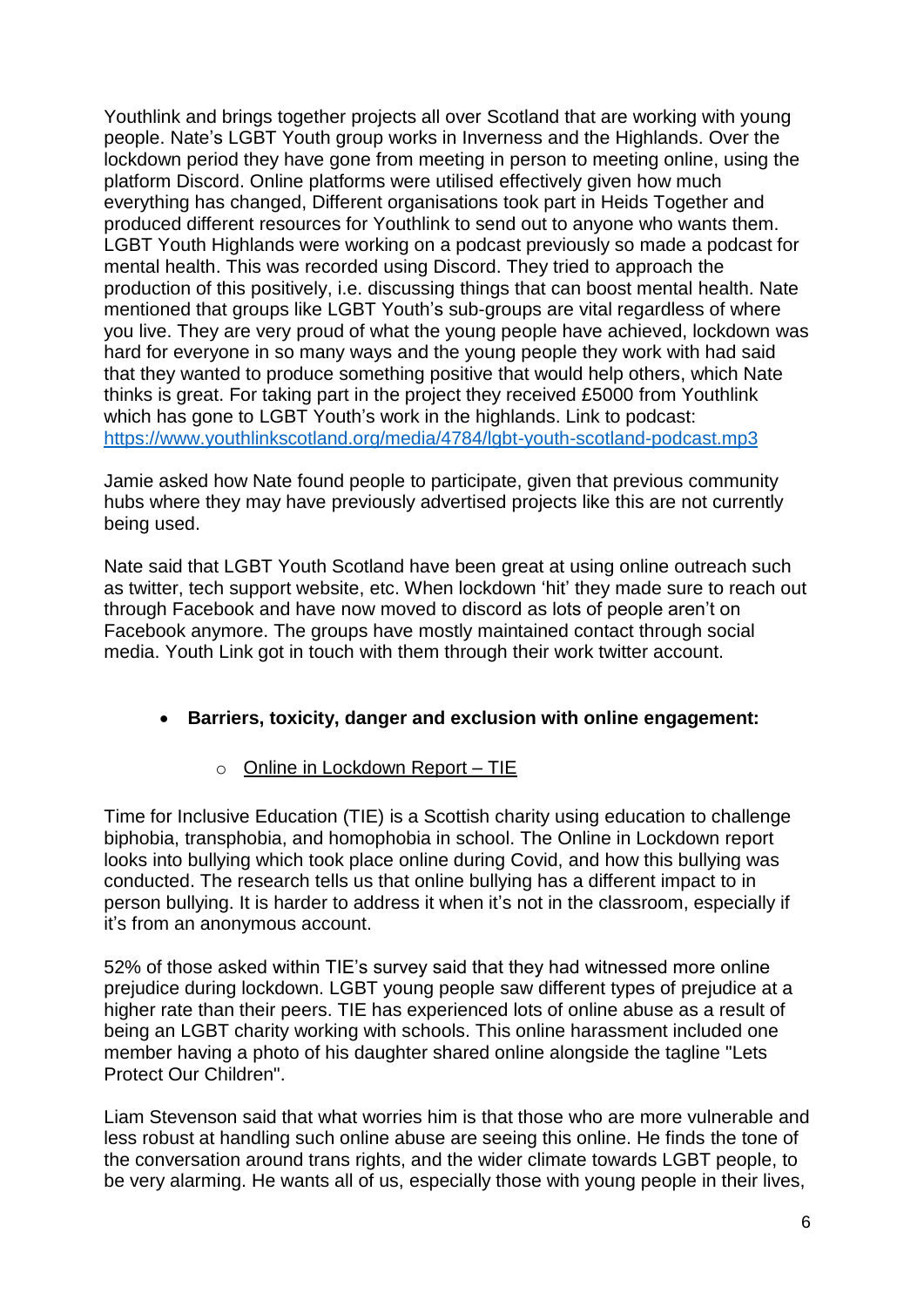to understand what social media can be like. According to TIE, this report is currently the only research like this in the UK. Without these harms being addressed trans people are being excluded from many aspects of public life. Link to TIE report: <https://www.tiecampaign.co.uk/reports>

Paul Daly said he wanted to express solidarity with TIE. He said LGBT Youth get these abuses too across all their staff, not just the public facing ones. Sarah McBride mentioned children being relieved not to be near bullies in school, have TIE seen that?

Jordan responded saying LGBT kids' opinions on school closures are overall negative about being away from school, but a significant percentage felt good about being away from school than non-LGBT kids. The qualitative data showed kids being pleased to be away from bullies and at home but some people mentioned being with unsupportive parents/siblings at home. Some kids said lots of times the bullying just moved online and actually became more encompassing because it was online and thus not limited to specific classes.

Nate Darling said some of the young people they work with who have a supportive teacher at school have not coped so well away from school, but if they've not had support at school they've been ok being at home. It's highlighted how important it is to make sure that individuals who have impact on young people are being educated on LGBT issues. This suggests work needs to be done to upskill some teachers. Previously they worked with teachers in Moray to upskill teachers on these issues.

Liam agrees with this point, it is a key cornerstone in the 33 recommendations of the Time for Inclusive Education Campaign set out in 2018 that all teachers in Scotland are fully skilled to deal with LGBT issues in all areas and classes. Jamie Greene says it's vital to hold the Government to their word on these recommendations and on Inclusive Education Implementation, if in some areas there are still teachers who are struggling to be reached. Linking people up in order to do this is very important. He also mentioned that TIE receives no funding from the Scottish Government which slows progress.

#### o Digital inclusion and our Elder LGBT Community - LGBT Health and Wellbeing

Moved to next meeting to give it proper focus as we were running over schedule. Agreed by group and Maruska Greenwood. This segment will be at the beginning of the next meeting. It was discussed that this will be in February 2020.

# • **Utilising the positives, reducing barriers, and making the most of online participation: Digital inclusion, equality and moving forward**

No discussion due to lack of time.

6. Proposals for Parliamentary Questions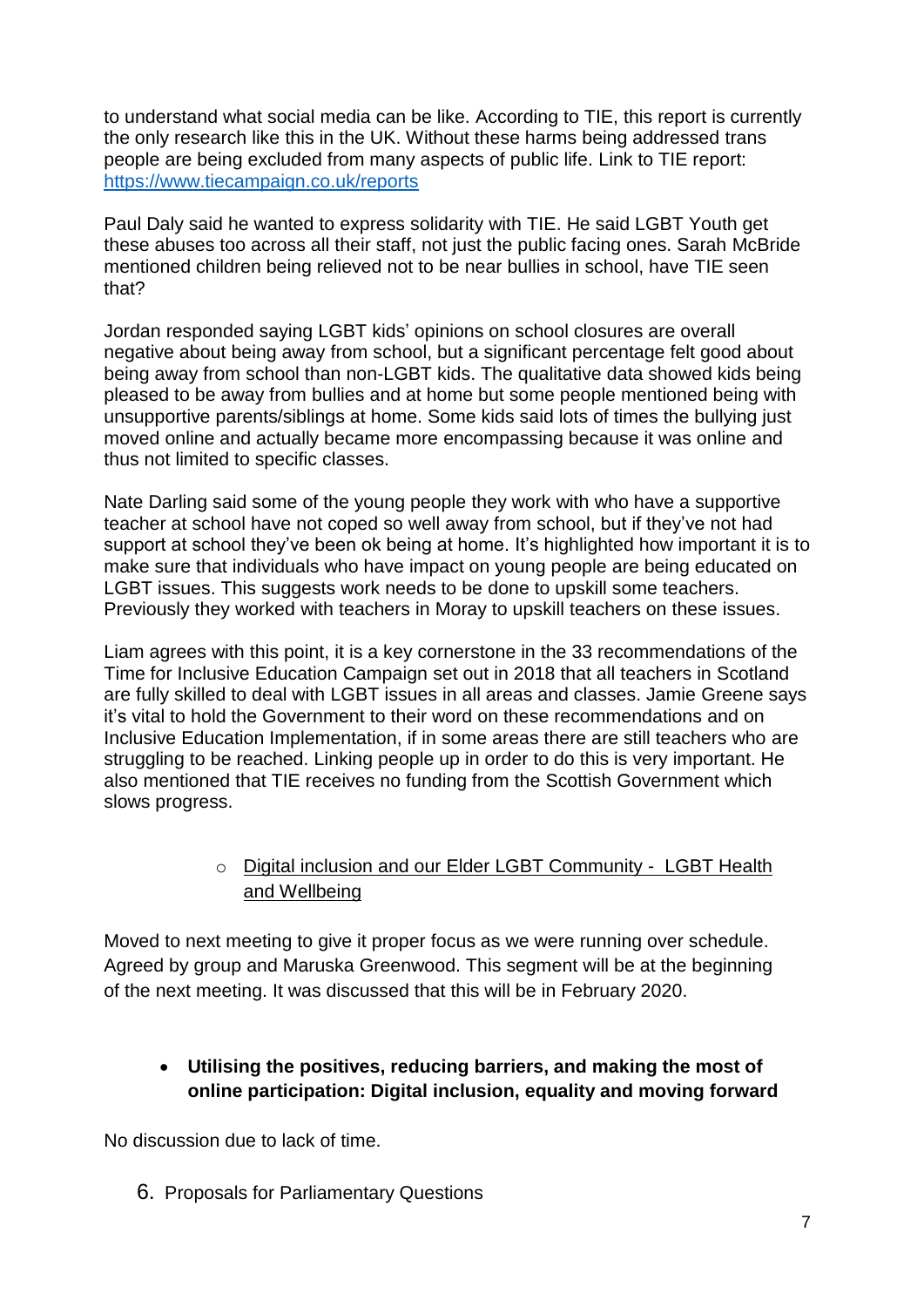Gender reform legislation was raised by Jamie Greene. Lots of parliamentary bills have been dropped from the parliamentary program due to COVID?. Jamie wanted to ask if there was any appetite to write to the Government for an update or to invite a minister to speak at the next meeting. He wanted to leave it up to the group, he understands that Covid complicated things and there is restricted time in this Parliament but iterated that this is still important.

Jordan Daly spoke saying, while not specifically related to this, politicians may not be aware that on any consultation relating to LGBT rights there is a swathe of online vitriol which everyone who works in, or is involved in, this area has to face. He wanted to know to what extent the Government consider that when thinking about the consultations they are putting out?

Jamie Greene agreed that this was a good question and asked how the group would want to pose it, and asked whether this would be as a group or through politicians such as himself or Patrick Harvie? He also said he could ask questions about anything people would like. He stated that lots of MSPs would be happy to submit parliamentary questions if there are things people are not getting answers to. The parliament have to respond to MSP quickly. If people have any questions send them to the secretary, rebecca@equality-network.org, and she can forward them to Patrick and Jamie.

Jamie then asked with regards to Gender reform legislation, how do people want the CPG to proceed? He stated that? It currently looks like it won't be looked at until after the election.

Megan Sneddon from Stonewall said that while nothing seems likely to happen related to the GRA pre-election, it might be useful to hear about the consultation analysis. She said, this was meant to happen in March and stalled because of Covid and we have still not heard anything. This information is important for people to lobby individual parties etc. She also pointed out that it feels a bit like we've gone back five years to still be talking about it in the manifesto discussions.

Jamie agreed and also mentioned that it is now a much more divisive issue than it was 5 years ago. He implored everyone to make their best lobbying efforts, to engage appropriate spokespeople and make the case for a firm commitment.

Actions:

- o Get ball rolling on letter for question on safeguarding around consultations.
- o Give Jamie Greene a question around consultation analysis.
- 7. Requests to join this CPG